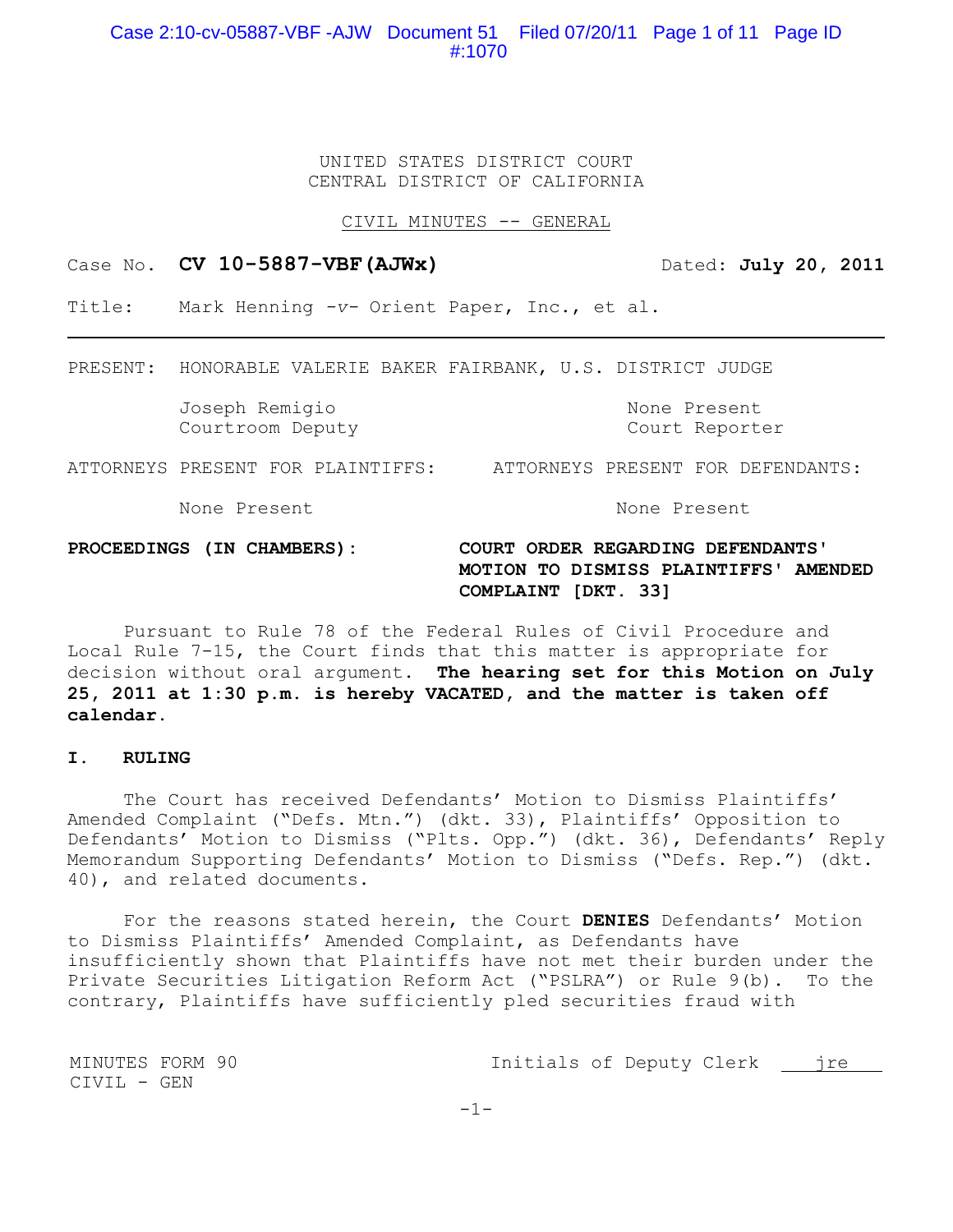## Case 2:10-cv-05887-VBF -AJW Document 51 Filed 07/20/11 Page 2 of 11 Page ID #:1071

particularity and created the strong inference of scienter, as required by the PSLRA.

#### **II. BACKGROUND**

According to Plaintiffs, during the class period between March 27, 2009 and August 13, 2010 (the "Class Period"), Plaintiffs purchased the publicly traded common stock of Defendant Orient Paper, Inc. ("ONP"), a producer and distributor of paper products including corrugated paper, offset printing paper, and writing paper. Am. Compl. (dkt. 31, at 2-3)

ONP is a holding company that conducts business through an operating entity in China known as Hebei Baoding Orient Paper Milling Company Limited ("HBOP"), over which ONP's subsidiary, the company through which it acts, has an 80% contractual right. During the class period, ONP's common stock was actively traded on the NYSE AMEX under a ticker with the same letters, "ONP." The Class period begins on March 27, 2009 because that is when ONP issued its fiscal 2008 annual report on Form 10-K containing allegedly false and misleading financial statements. (dkt. 31 at 5)

Defendant Zhenyong Liu was ONP's CEO and Chairman of the Board of Directors and held between 34.69% and 34.37% of ONP's stock at all times during the relevant period. Defendants Jing Hao and Winston Yen were ONP's CFO during the Class Period. Defendant Drew Bernstein was an ONP director at the time it filed its 2009 10-K and served on ONP's audit committee. Defendant Dahong Zhou was ONP's Secretary and Executive Manager of HBOP, with day-to-day control and responsibility for HBOP's operations. Finally Defendant Davis Accounting Group, P.C. and its principal, Edwin Reece Davis, audited ONP's books in 2008 and certified the 2007 and 2008 financial statements contained in the 2008 and 2009 10- K annual reports filed with the SEC**.** (dkt. 31 at 5-6)

Plaintiffs claim that ONP's 2008 and 2009 reports on Form 10-K did not disclose material related party transactions between Orient Paper and its main supplier, which allegedly was 70% owned and controlled by Defendant CEO Zhenyong Liu, and included false and misleading financial statements audited by a disbarred and, hence, unlicensed auditor, Defendant Davis Accounting Group ("DAG"). They further claim that the 2008 10-K materially misstated expenditures and revenue, materially misstated ONP's profits, and failed to disclose, as required by SEC regulations, unusual or infrequent events that reduced ONP's general expenses. (dkt. 31 at 9-24, 26-27)

MINUTES FORM 90 Initials of Deputy Clerk jre

CIVIL - GEN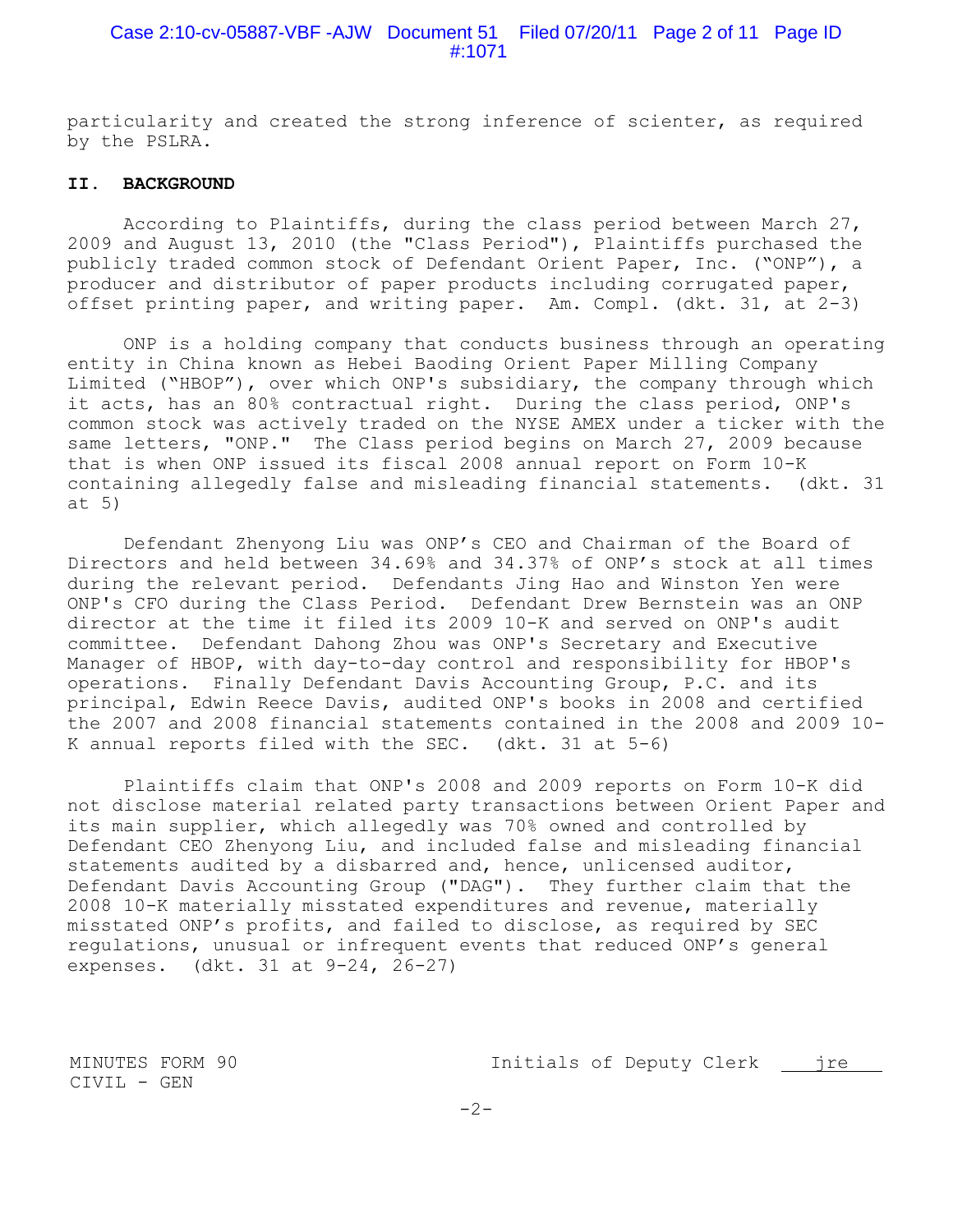#### Case 2:10-cv-05887-VBF -AJW Document 51 Filed 07/20/11 Page 3 of 11 Page ID #:1072

When an independent industry analyst and research firm known as Muddy Waters issued a report on ONP on June 28, 2011, bringing to light various alleged frauds, ONP's stock price declined sharply from its \$8.33 per share closing price on June 28, 2010 to \$4.11 per share on July 1, 2010. ONP responded to the Muddy Waters report by denying the allegations contained therein, which had the effect of temporarily increasing and stabilizing the price of ONP's stock. (dkt. 31 at 27-28)

Muddy Waters and another analyst outfit continued to issue successive reports on ONP's alleged frauds, which ONP repeatedly denied and attempted to disprove, until mid-August. During that period, ONP's stock vacillated between a range of approximately \$7 per share to approximately \$4 per share, closing at \$4.27 per share on August 12, 2010. Ultimately, ONP, through its audit committee, conducted an internal investigation into the claimed frauds and hired two outside firms to assist it with those efforts. Though the investigation concluded favorably to ONP, neither outside firm issued any signed statement attesting to the tasks they had performed in connection with the audit committee's work.(dkt. 31 at 28-31)

### **III. LEGAL STANDARD**

To state a claim for securities fraud under Section 10(b) of the Securities Exchange Act and Rule 10b-5 promulgated thereunder, Plaintiffs must plead particularized facts demonstrating "(1) a material misrepresentation or omission of fact, (2) scienter, (3) a connection with the purchase or sale of a security, (4) transaction and loss causation, and (5) economic loss." *Zucco Partners, LLC v. Digimarc Corp.*, 552 F.3d 981, 990 (9th Cir. 2009). Under the Private Securities Litigation Reform Act of 1995 ("PSLRA"), the pleading standards are heightened.

The PSLRA was enacted to prevent the "routine filing of lawsuits against issuers of securities ... with only faint hope that the discovery process might lead eventually to some plausible cause of action ...." 1995 U.S.C.C.A.N. at 730. A complaint alleging securities fraud under the PSLRA must meet a heightened pleading standard under both Fed. R. Civ. P.  $9(b)$  and the PSLRA. Fed. R. Civ. P.  $9(b)$  requires that "[i]n alleging fraud or mistake, a party must state with particularity the circumstances constituting fraud or mistake." Thus, a complaint for securities fraud must specify, "the who, what, when, where and how: the first paragraph of any newspaper story." *Institutional Investors Group v. Avaya, Inc.*, 564 F.3d 242, 253 (3d Cir. 2009); *see also In re Silicon Graphics, Inc. Sec. Litig.*, 183 F.3d 970, 998 (9th Cir. 1999) (quoting the same). The PSLRA requires that any securities fraud claim "[s]pecify

CIVIL - GEN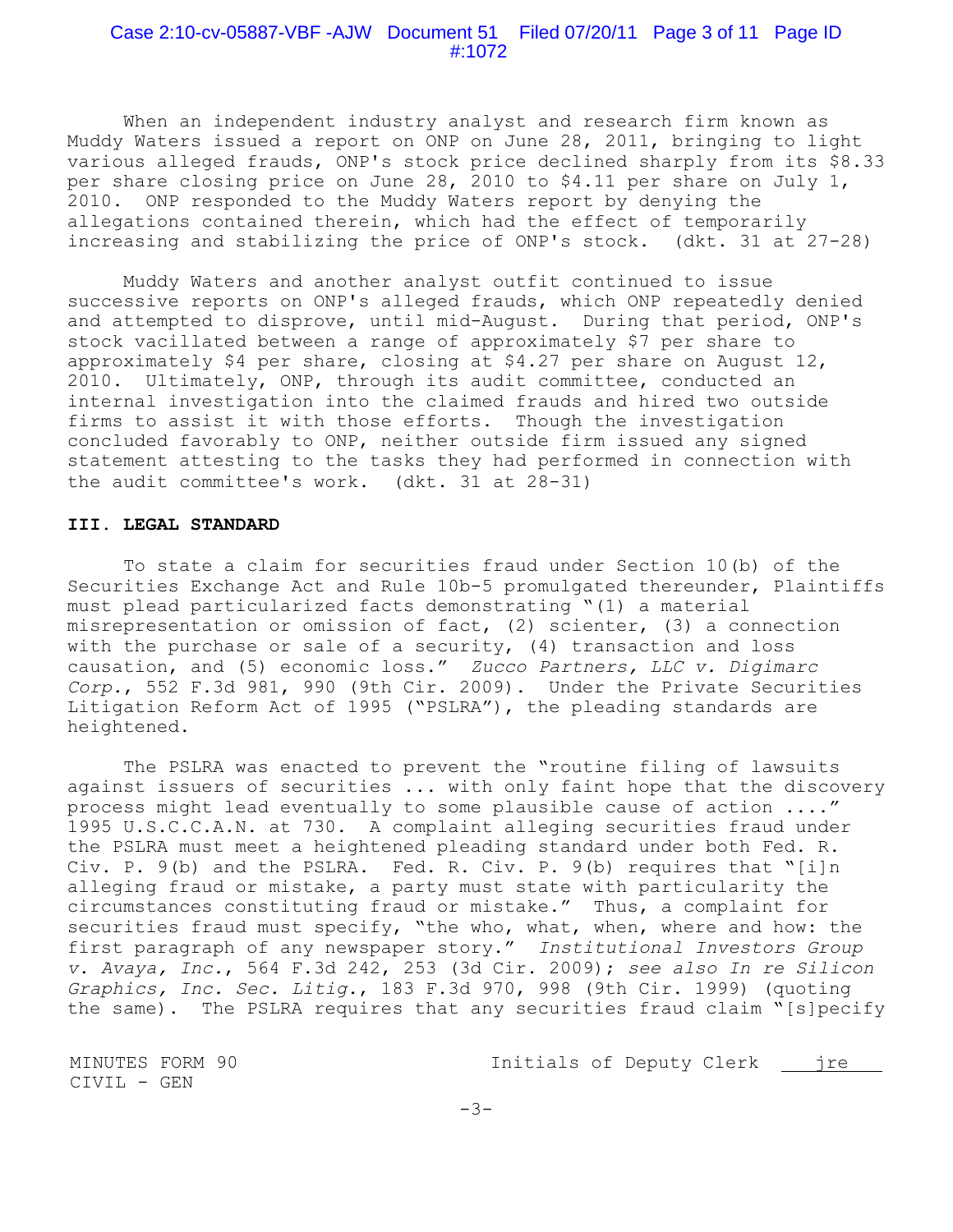### Case 2:10-cv-05887-VBF -AJW Document 51 Filed 07/20/11 Page 4 of 11 Page ID #:1073

each statement alleged to have been misleading, the reason or reasons why the statement is misleading, and, if an allegation regarding the statement or omission is made on information and belief, the complaint shall state with particularity all facts on which that belief is formed. ... [And] with respect to each act or omission alleged to violate this chapter, state with particularity facts giving rise to a strong inference that the defendant acted with the required state of mind." 15 U.S.C. Section 78u-4(b)(1), (b)(2).

Prior to the passage of the PSLRA, the Ninth Circuit adopted a group pleading doctrine that allowed plaintiffs to attribute allegedly misleading statements not only to the issuer but also collectively to all corporate officers and directors named as individual defendants. *See Wool v. Tandem Computers, Inc.*, 818 F.2d 1433, 1440 (9th Cir. 1987). However, following the passage of the PSLRA and increasingly, courts, including the Ninth Circuit, have cast doubt on this doctrine. *See, e.g., Glazer Capital Management, LP v. Magistri*, 549 F.3d 736, 745 (9th Cir. 2008) ("the PSLRA requires [the plaintiff] to plead scienter with respect to those individuals who actually made the false statements..."); *In re Lockheed Martin Corp. Securities Litigation*, 272 F. Supp. 2d 928, 936 (C.D. Cal. 2002) ("Under no circumstances does the group-published information doctrine relieve plaintiffs of their burden to plead scienter under [the PSLRA]"); *In re New Century,* 568 F. Supp. 2d 1206, 1223 (C.D. Cal. 2008) ("the Court holds that group pleading is no longer viable under the PSLRA."); *see also Teachers' Retirement System of La. v. Hunter*, 477 F.3d 162, 184 (4th Cir. 2007) ("a plaintiff must allege facts that support a strong inference that each defendant acted with at least recklessness in making false statements"); *Southland Securities Corp. v.* INSpire Ins. Solutions, Inc., 365 F.3d 353, 365 (5th Cir. 2004) ("The 'group pleading' doctrine conflicts with the scienter requirement of the PSLRA....").

In *Tellabs, Inc. v. Makor Issues & Rights, Ltd.,* 551 U.S. 308 (2007), the Supreme Court laid out three prescriptions for courts dealing with a motion to dismiss a Rule 10b-5 securities action. *Id.* at 322-24. First, this court, as it would ordinarily, must accept all of the factual allegations in the complaint as true. Second, the complaint must be considered in its entirety, along with matters of public record that are susceptible to judicial notice. Third, the Supreme Court has made it clear that "a court must consider [all] plausible nonculpable explanations for the defendant's conduct, as well as inferences favoring the plaintiff." *Id.* at 323-24.

Within the Ninth Circuit, mere motive and opportunity to commit fraud, without more, does not suffice to meet the strong inference of

MINUTES FORM 90 Initials of Deputy Clerk jre

CIVIL - GEN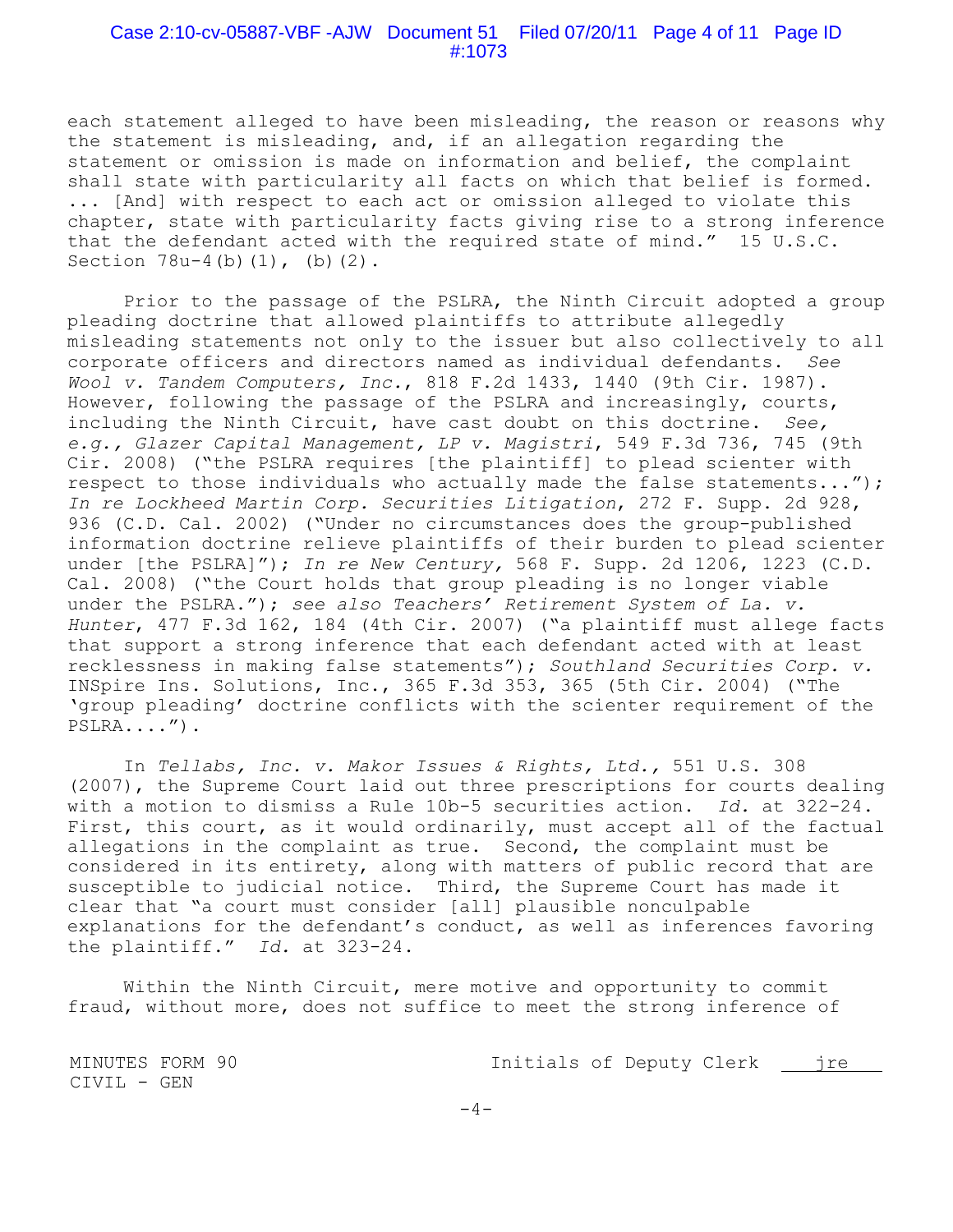## Case 2:10-cv-05887-VBF -AJW Document 51 Filed 07/20/11 Page 5 of 11 Page ID #:1074

scienter requirement. Instead, the plaintiff must make a strong showing that the defendant acted in at least a severely reckless fashion. *See DSAM Global Value Fund v. Altris Software, Inc.*, 288 F.3d 385, 389 (9th Cir. 2002).

Finally, the PSLRA requires the plaintiff to prove "that the act or omission of the defendant alleged to have violated this chapter caused the loss for which the plaintiff seeks to recover damages." 15 U.S.C. Section 78u-4(b)(4).

If a securities violation is established, "Section 20(a) provides joint and several liability for controlling persons who aid and abet violations of the Securities Exchange Act of 1934 absent a finding of good faith and lack of inducement." *No. 84 Employer-Teamster Joint Council Pension Trust Fund v. America West Holding Corp.*, 320 F.3d 920, 945 (9th Cir. 2003).

## **IV. ANALYSIS**

## **A. Defendants' Argument and Analysis**

Defendants argue that Plaintiffs do not meet the heightened pleading requirements of the PSLRA by failing to allege actual material misstatements or omissions with particularity, by failing to make allegations that give rise to a strong inference of scienter, and by failing to adequately plead loss causation.

Regarding the first claim, Plaintiffs' failure to plead fraud with particularity, Defendants' best argument relates to ONP's general, selling, and administrative expenses (the "GSA expenses"). Defendants argue that Plaintiffs fail to allege particularized facts supporting their contention that the company's GSA expenses were materially misleading when: (a) their own Amended Complaint asserts both the correctly reported figure for 2007 in one paragraph and an entirely different one in the next and (b) for 2008, they fail to note who they believe was responsible for calculating the figure, the reason they believe existed for an adjustment as well as whether it was valid, and why an expense representing 0.6% of the Company's overall expenses is material in any event. Defs. Mtn. at 23-24.

However, Defendants ultimately fail to make a sufficient showing that Plaintiffs failed to meet their pleading burden. First, Defendants claim that Plaintiffs' allegations regarding the company's former auditor are factually untrue—–that the Public Company Accounting Oversight Board ("PCAOB") never disbarred or revoked DAG's license as alleged. Defs.

CIVIL - GEN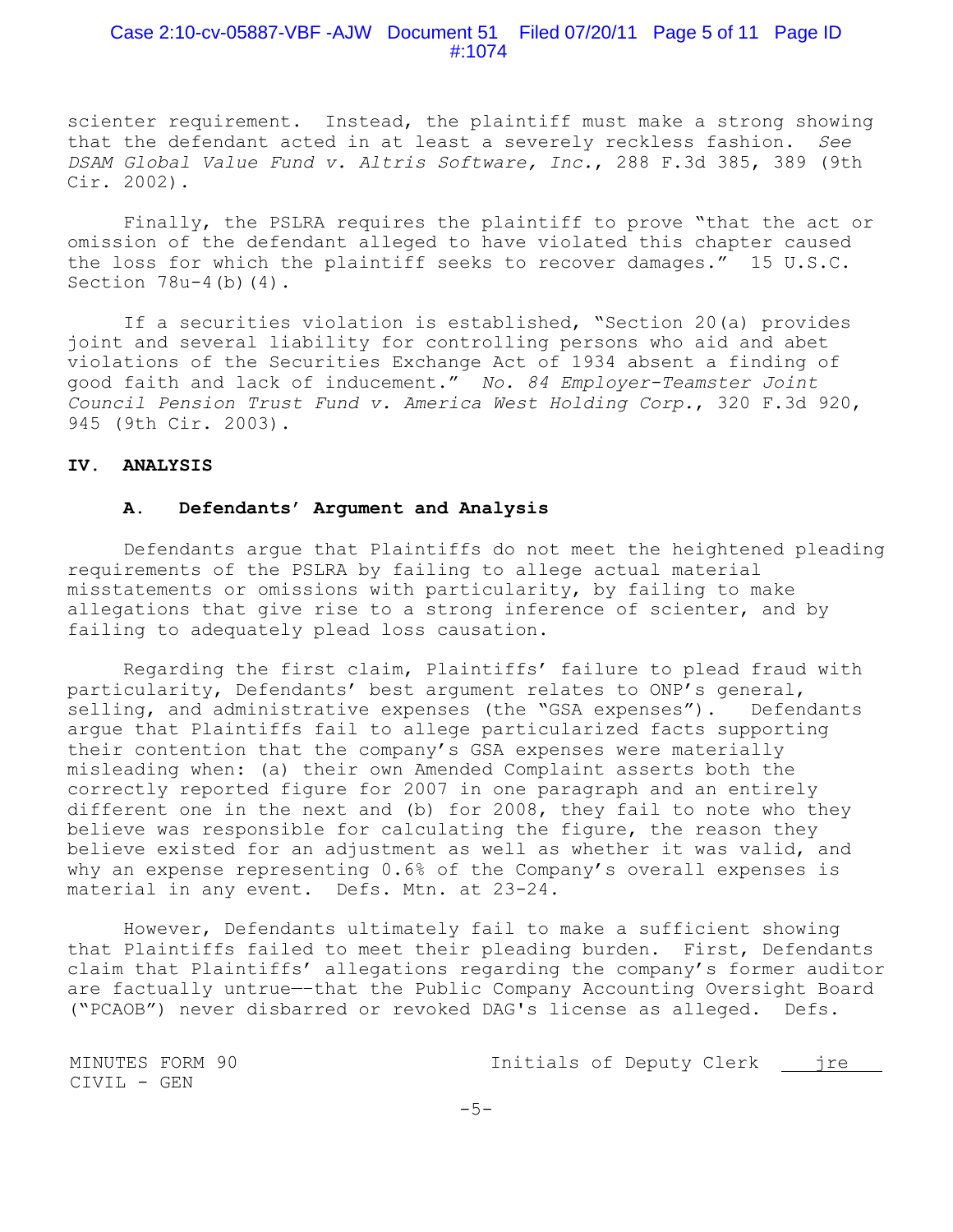#### Case 2:10-cv-05887-VBF -AJW Document 51 Filed 07/20/11 Page 6 of 11 Page ID #:1075

Mtn. at 17-18. The reality appears otherwise. Plaintiffs submitted a Request for Judicial Notice on July 18, 2011 (dkt. 49) containing a government agency report from the PCAOB that evidenced the revocation of DAG's license on March 29, 2011, two months before Defendants filed their Reply in Support of their Motion to Dismiss in which they failed to acknowledge this fact.

Second, Defendants argue that an independent investigation determined that there was no evidentiary basis to question ONP's reported revenues and customers following the Muddy Waters report and the uncovering of the alleged frauds. Defs. Mtn. at 19. However, this investigation was conducted by ONP's own audit committee, with no public or signed statement by any of the outside firms ONP hired to assist it in its efforts. The truth of the Muddy Waters report and the audit committee's conclusions is a factual dispute not appropriate for resolution at this stage.

Third, Defendants claim that Plaintiffs fail to allege particularized facts supporting their contention that the company's reported sales were materially false or misleading—–given that Plaintiffs have relied on allegedly ambiguous credit reports and, according to Defendants, draw conclusions from those reports rather than set out facts establishing falsely reported sales. Defs. Mtn. at 19-22. However, the underlying truth of the credit reports on which Plaintiffs rely are a factual dispute inappropriate for determination on a motion to dismiss.

And fourth, Defendants argue that Plaintiffs mistakenly allege concealment of material related party transactions with ONP's supplier, Dongfang Trading, when the related party—–ONP's CEO and chairman, Defendant Liu—–sold his 70% stake in 2004, years before the alleged concealment. Defs. Mtn. at 22. However, this is another factual dispute, as Plaintiffs contend, based on Chinese state regulatory filings, that Defendant Liu increased his stake in Dongfang Trading in 2006 and thus could not have sold his entire interest in 2004.

Regarding Defendants' second claim, Plaintiffs' failure to make allegations giving rise to a strong inference of scienter, Defendants claim their signatures on SEC filings do not, without specific factual allegations that each of the Defendants who signed the documents knew they contained misstatements, give rise to the strong inference of scienter necessary to meet the heightened PSLRA requirements. Defs. Mtn. at 27-28; *see In re Hansen Natural*, 527 F. Supp. 2d 1142, 1159-60 (C.D. Cal 2007). In addition, Defendants argue that their corporate positions alone do not give rise to a strong inference of scienter without facts establishing the requisite knowledge of fraud. Defs. Mtn. at 28-29; *see In re Oak Tech. Sec. Litig.*, 1997 WL 448168, at \*11 (N.D. Cal. Aug. 1,

CIVIL - GEN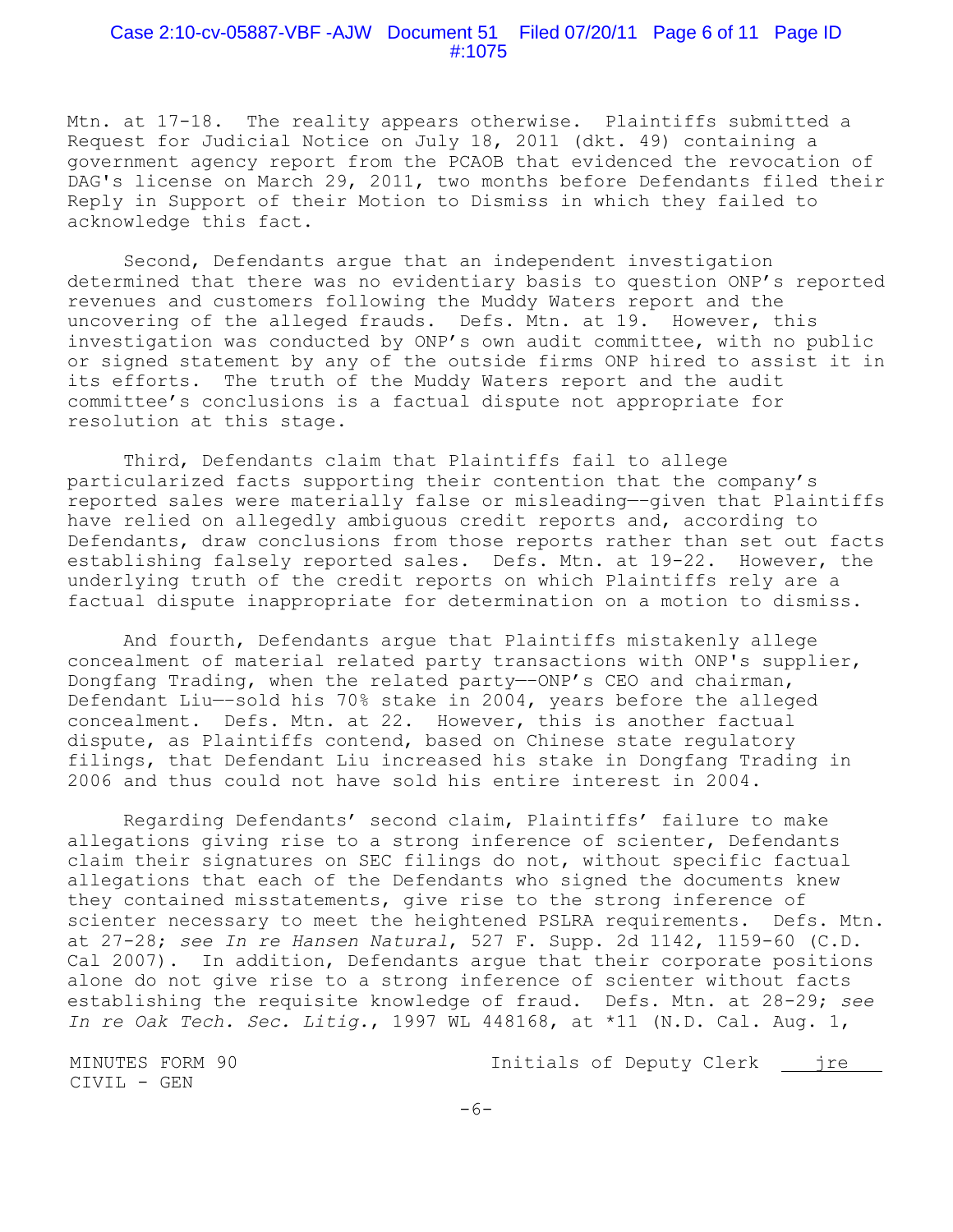## Case 2:10-cv-05887-VBF -AJW Document 51 Filed 07/20/11 Page 7 of 11 Page ID #:1076

1997); *In re Suprema Specialties, Inc. Sec. Litig.*, 438 F.3d 256, 282 (3d Cir. 2006).

Although Defendants make headway with their arguments, they ultimately fall short. Defendants' failure to sell their stock and their voluntary decision to commence an independent investigation of themselves does appear, at first glance, to negate any inference of scienter, since a personal benefit is needed to bolster such a finding. Defs. Mtn. at 25-27; *see In re Wet Seal, Inc. Secs. Litig.*, 518 F. Supp. 2d 1148, 1177- 78 (C.D. Cal. 2007). However, Plaintiffs allege that the related party nature of the transactions between ONP and its supplier, Dongfang Trading--of which Defendant CEO Liu allegedly maintained a 70% interest through the Class Period--created an indirect benefit to Defendants that does, in fact, create a strong inference of scienter. Furthermore, if the Muddy Waters report is true and the audit committee did, as the Plaintiffs argue, attempt to whitewash Defendants' participation in the alleged frauds—-a determination inappropriate on a motion to dismiss but relevant for meeting the scienter requirement under the PSLRA–-then the internal investigation Defendants commenced does not negate the strong inference of scienter, since it provided Defendants with the very benefit they seek to disclaim.

#### **B. Plaintiffs' Opposition and Analysis**

Plaintiffs allege that Defendants made four categories of materially false statements with the requisite scienter that caused the loss for which they suffered. First, Plaintiffs claim that Defendants omitted material related party transactions--specifically that Defendant CEO Zhenyong Liu owned 70% of Dongfang Trading, ONP's main supplier, which received \$90 million in related party payments from ONP--that they were required to disclose in accordance with SEC rules but did not. Plts. Opp. at 13-17. In their Amended Complaint, Plaintiffs contend that the Chinese state regulatory filings for Dongfang Trading indicate that it was created on August 2, 2001 with Defendant CEO Zhenyong Liu and an ONP director as the sole shareholders. On June 12, 2006, Plaintiffs allege that Defendant Liu increased his capital contribution as a shareholder of Dongfang Trading from RMB 0.35 million to RMB 3.5 million and continued to own at least 70% of the company. Am. Compl. ¶ 54. They further argue that this fact makes it impossible for Defendant Liu to have transferred away his interest in Dongfang Trading in 2004, as Defendants claim based on the audit committee's findings in the wake of the Muddy Waters report. Plts. Opp. at 15-17.

Second, Plaintiffs accuse Defendants of falsely claiming that ONP's 2008 financial results were audited when Defendant DAG no longer constituted a registered and approved auditor. Plts. Opp. at 17-19.

CIVIL - GEN

MINUTES FORM 90 Initials of Deputy Clerk jre

-7-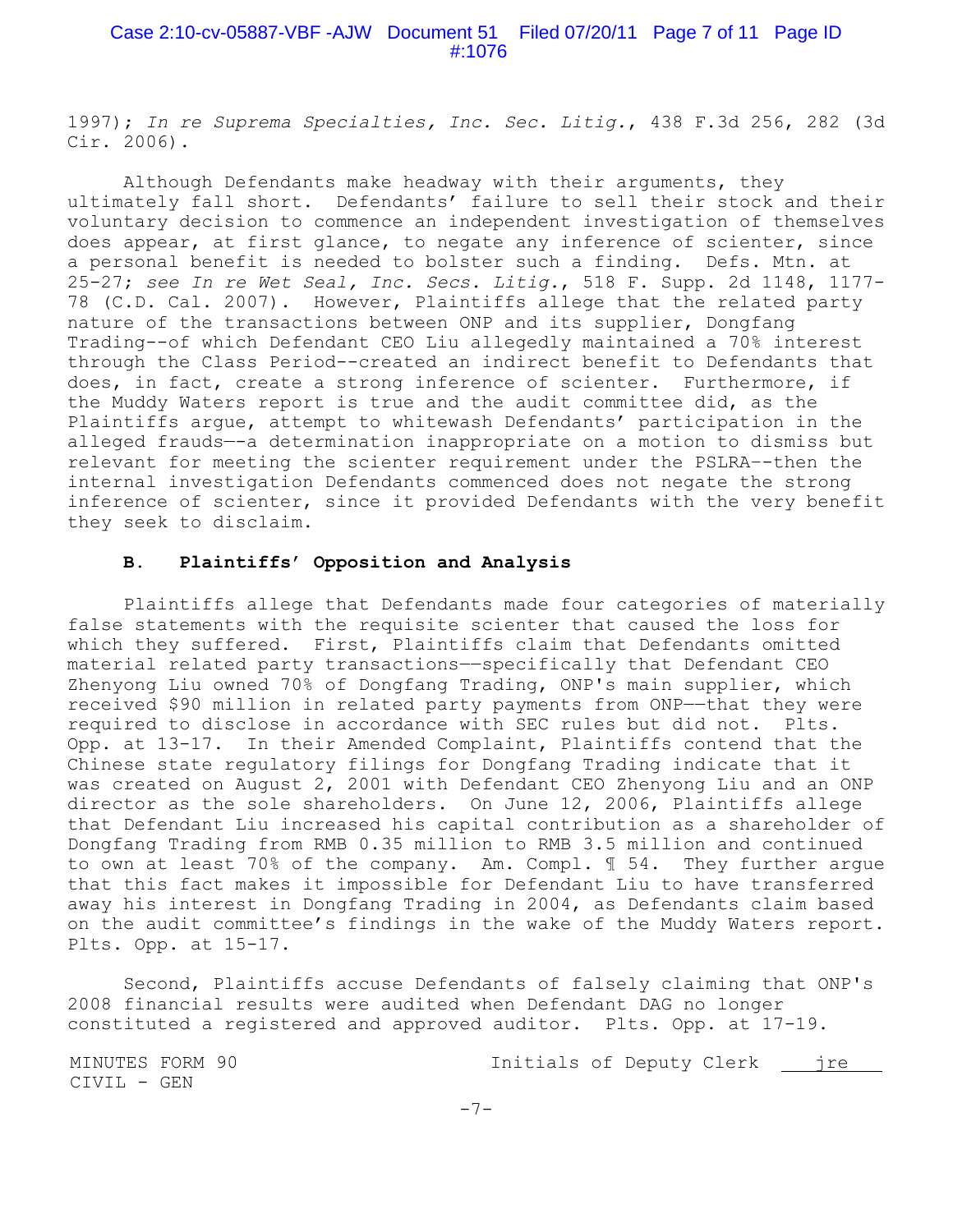### Case 2:10-cv-05887-VBF -AJW Document 51 Filed 07/20/11 Page 8 of 11 Page ID #:1077

Though Plaintiffs mistakenly claimed in their amended complaint that DAG had been disbarred by the PCAOB instead of the state of Utah when the reverse was true at the time (*see* dkt. 36 at 13, n. 14), a Request for Judicial Notice in Opposition to Defendants' Motion to Dismiss (dkt. 49) filed on July 18, 2011 included a government agency report indicating that the PCAOB permanently disbarred DAG and its principal, Defendant Edwin Reece Davis.

Third, Plaintiffs argue--after having hired its own investigator for this purpose, ordered credit reports from a Chinese credit agency, and relied on an independent investigation and subsequent article released to the public by a firm known as Muddy Waters--that Defendants materially overstated ONP's revenue from its ten largest customers in its 10-K. Plts. Opp. at 19-21. Citing the three sources on which they rely, Plaintiffs claim that seven of these ten largest customers could not have purchased goods in the amounts stated within ONP's financial statements because they did not have sufficient operations to consume the amounts stated or because the sources they relied upon confirmed and agreed that they did not exist. Plts. Opp. at 20. These allegations are stated with sufficient particularity.

Plaintiffs also sufficiently establish scienter and correctly cite *South Ferry LP, No. 2 v. Killinger*, 542 F.3d 776 (9th Cir. 2008) for the proposition that "a series of less precise allegations [may] be read together to meet the PSLRA requirement, the prior holdings of *Silicon Graphics* [relied upon by Defendants] ... notwithstanding. Vague or ambiguous allegations are now properly considered as a part of a holistic review when considering whether the complaint raises a strong inference of scienter." *Id.* at 784; *see* Plts. Opp. at 23-24. In sum, this Court must not "scrutinize each allegation in isolation" but instead must "assess all the allegations holistically." *Tellabs*, 551 U.S. at 325. The Court cannot "close [its] eyes to circumstances that are probative of scienter viewed with a practical and common-sense perspective." *South Ferry LP*, 542 U.S. at 784.

First, Plaintiffs argue that the "simplicity and obviousness" of Defendants' related party transactions with Dongfang Trading give rise to a strong inference of scienter. *See In re Medicis Pharmaceutical Corp. Sec. Litig.*, 2010 WL 3154863 \*5 (D. Ariz. Sep. 30, 2010) (holding the same with respect to the failure to follow a simple and obvious accounting rule). If Dongfang Trading, as Plaintiffs allege, remained under the ownership and control of Defendant Liu, the \$90 million in alleged related party payments to ONP's chief supplier are obvious material omissions. *See* Plts. Opp. at 24-25. Though Defendants claim that their failure to sell their stock in ONP negates any inference of

CIVIL - GEN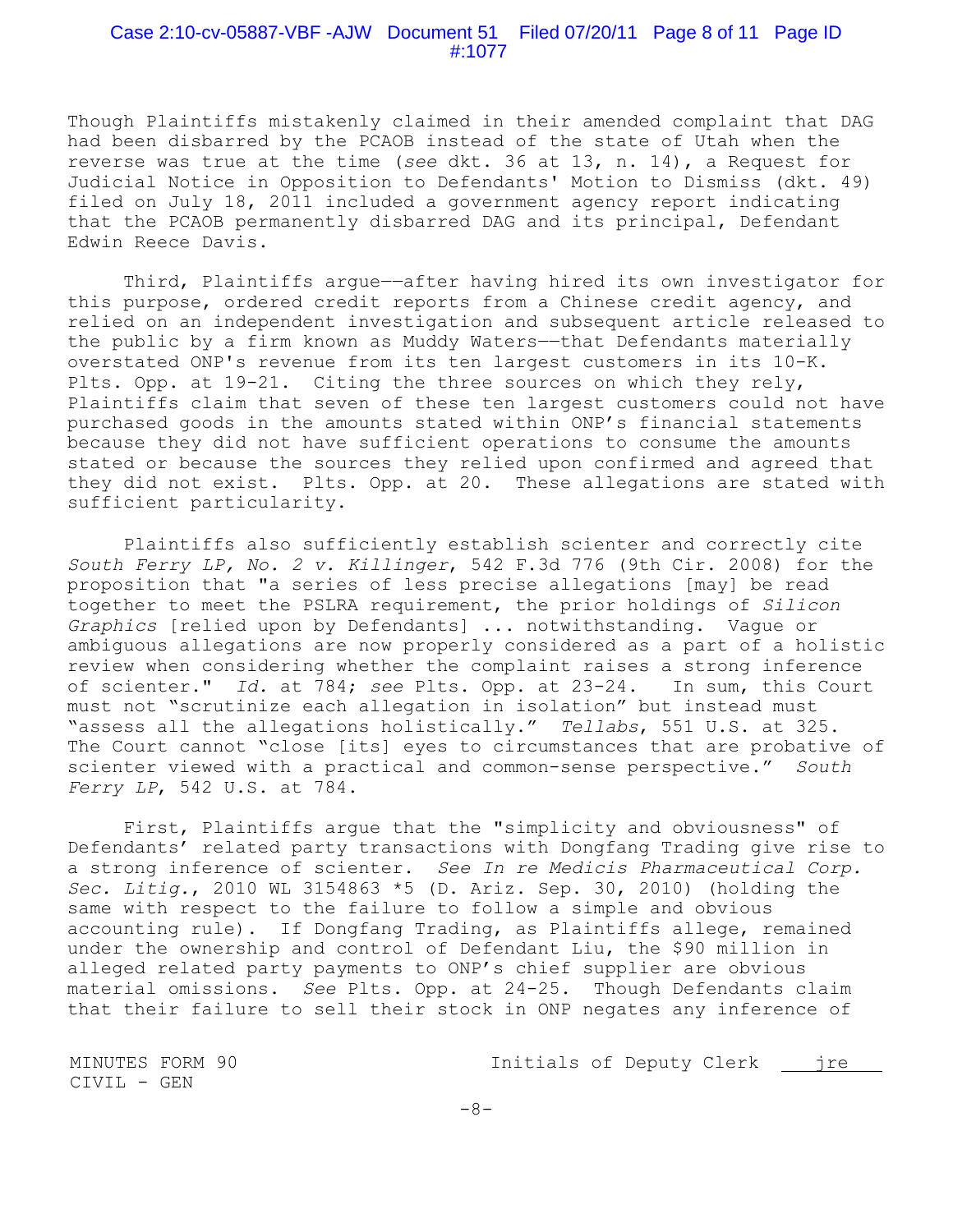#### Case 2:10-cv-05887-VBF -AJW Document 51 Filed 07/20/11 Page 9 of 11 Page ID #:1078

scienter since they derived no benefit from maintaining their shares, Plaintiffs argue that Defendants did engage in a sale of stock but simply concealed that sale by benefitting in a different way. *See Id.*; *In re Wet Seal, Inc. Secs. Litig.*, 518 F. Supp. 2d 1148, 1177-78 (C.D. Cal. 2007) (a benefit received bolsters a finding of a strong inference of scienter, an absence of a benefit negates it). Plaintiffs point to the June 25, 2009 sale by ONP's supplier, Dongfang Trading--the subject of dispute as to whether Defendant CEO Liu continued to own 70% of the company and thereby received the benefit of related party transactions-of 2,000,000 shares of its stake in ONP for an aggregate price of \$750,000, in exchange for a cash inducement of \$500,000 from ONP. Plts. Opp. at 24-25.

Second, Plaintiffs dispute the investigation Defendants undertook to absolve ONP of fraud as an attempt to whitewash their participation in it, given that no public statement was made upon the conclusion of the investigation by any of the outside firms hired by ONP's audit committee. Plts. Opp. at 27-28. Moreover, Plaintiffs contend that the press releases issued to reverse the slide in ONP's share price were issued by ONP itself, not by any outside or wholly independent entity, and lacked sufficient detail to explain or refute the material misstatements and omissions that had come to light. *Id.* Plaintiffs further argue that regardless of whether they sufficiently establish a motive, a very recent Supreme Court case, *Matrixx Initiatives, Inc. v. Siracusano*, 131 S. Ct. 1309, 1324 (2011) stands for the proposition that "The absence of a motive allegation, though relevant, is not dispositive [on a motion to dismiss]."

Finally, regarding loss causation, Plaintiffs argue that the Muddy Waters report, whatever Defendants may claim to the contrary, is enough to satisfy loss causation and that the report's statements relate to falsity, not loss causation, which is a fact question not suitable for resolution on a motion to dismiss.Plts. Opp. at 28-30; *see In re Gilead Sciences Secs. Litig.*, 536 F.3d 1049, 1056 (9th Cir. 2008) (supporting the plaintiff's position that it need only plead a specific economic loss tied to a revelation that a particular misstatement is false to establish loss causation).

#### **C. Defendants' Reply and Analysis**

Defendants' Reply rests on three primary arguments. First Defendants contend that Plaintiffs fail to allege that any Defendant knowingly made a false statement. Specifically, Defendants claim that allegations regarding DAG, ONP's former auditor, were wrong because DAG was never disbarred nor had its license revoked. Defs. Rep. at 6-8.

MINUTES FORM 90 Initials of Deputy Clerk jre CIVIL - GEN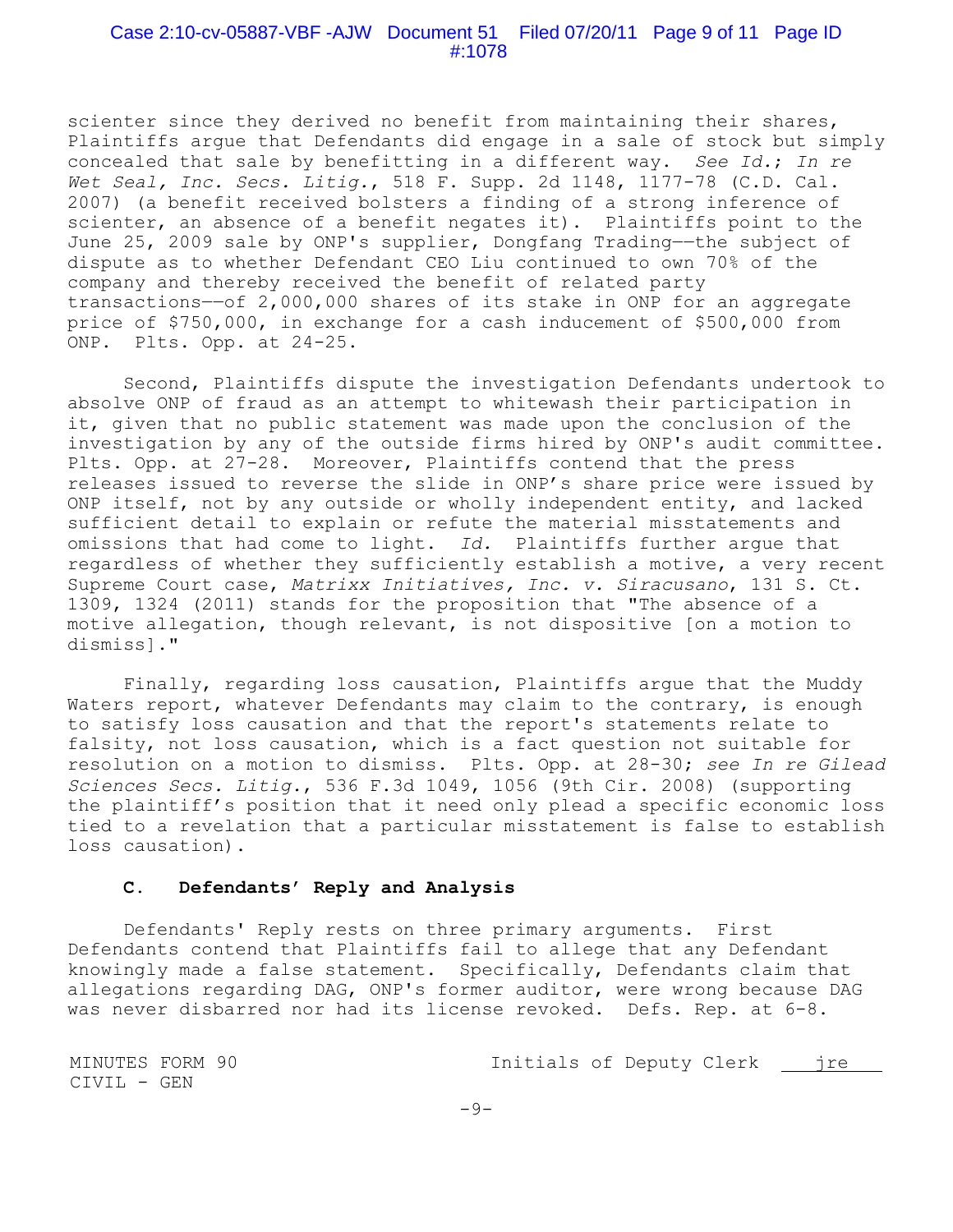### Case 2:10-cv-05887-VBF -AJW Document 51 Filed 07/20/11 Page 10 of 11 Page ID #:1079

However, as already stated, Plaintiffs submitted a Request for Judicial Notice of a March 29, 2011 PCAOB decision (dkt. 49 ex. 1) upon which DAG and Defendant Edwin Reece Davis were, in fact, permanently disbarred. Defendants also argue that purchases from ONP's supplier, Dongfang Trading were not related party transactions because Defendant CEO Zhenyong Liu sold his interest in 2004.Defs. Rep. at 8-10. However, whether Defendant Liu did so is a factual dispute, since Plaintiffs allege with sufficient particularity that he increased his stake in Dongfang Trading in 2006. Finally in connection with knowingly making any false statement, Defendants contend that Plaintiffs do not meet the heightened pleading standards of the PSLRA with respect to ONP's alleged irregularities in its recognition of revenue from its customers. Defs. Rep. at 10-12. However, here Plaintiffs contend that some of these customers do not exist at all; thus, the amount by which revenues and earnings allegedly were overstated is obvious, at least with respect to them.

Defendants' second argument is that Plaintiffs do not meet the strong scienter requirement with respect to any Defendant because Plaintiffs fail to establish a plausible motive and fail to explain the knowledge or recklessness of each Defendant in the alleged fraud at issue. Defs. Rep. at 13-15. However, Plaintiffs have sufficiently established scienter with respect to each of the Defendants. Defendant DAG was, in fact, disbarred by the PCAOB, and Plaintiffs advance the self-serving nature of Defendants' internal investigation following the Muddy Waters reports, given that Defendants' outside counsel and advisor failed to publish any statement setting forth their own, independent conclusions. In addition, though Defendants may not have sold their stock in ONP and profited directly from the alleged fraud, a question remains as to whether Defendant Liu did, in fact, control ONP's chief supplier, Dongfang Trading, and thereby received the benefit of related party payments.

Finally Defendants argue that Plaintiffs fail to plead loss causation because ONP's stock price was not caused by any action of any Defendant but instead by the publication of unsubstantiated rumors by Muddy Waters, which the Defendants launched an internal investigation to disprove.Defs. Rep. at 15-16. However, as already explained, the publication of the alleged frauds caused the loss from which Plaintiffs suffer.

#### **D. Ruling**

Plaintiffs adequately plead material misrepresentations and omissions of fact with particularity, at least with respect to the 2008

MINUTES FORM 90 Initials of Deputy Clerk jre CIVIL - GEN